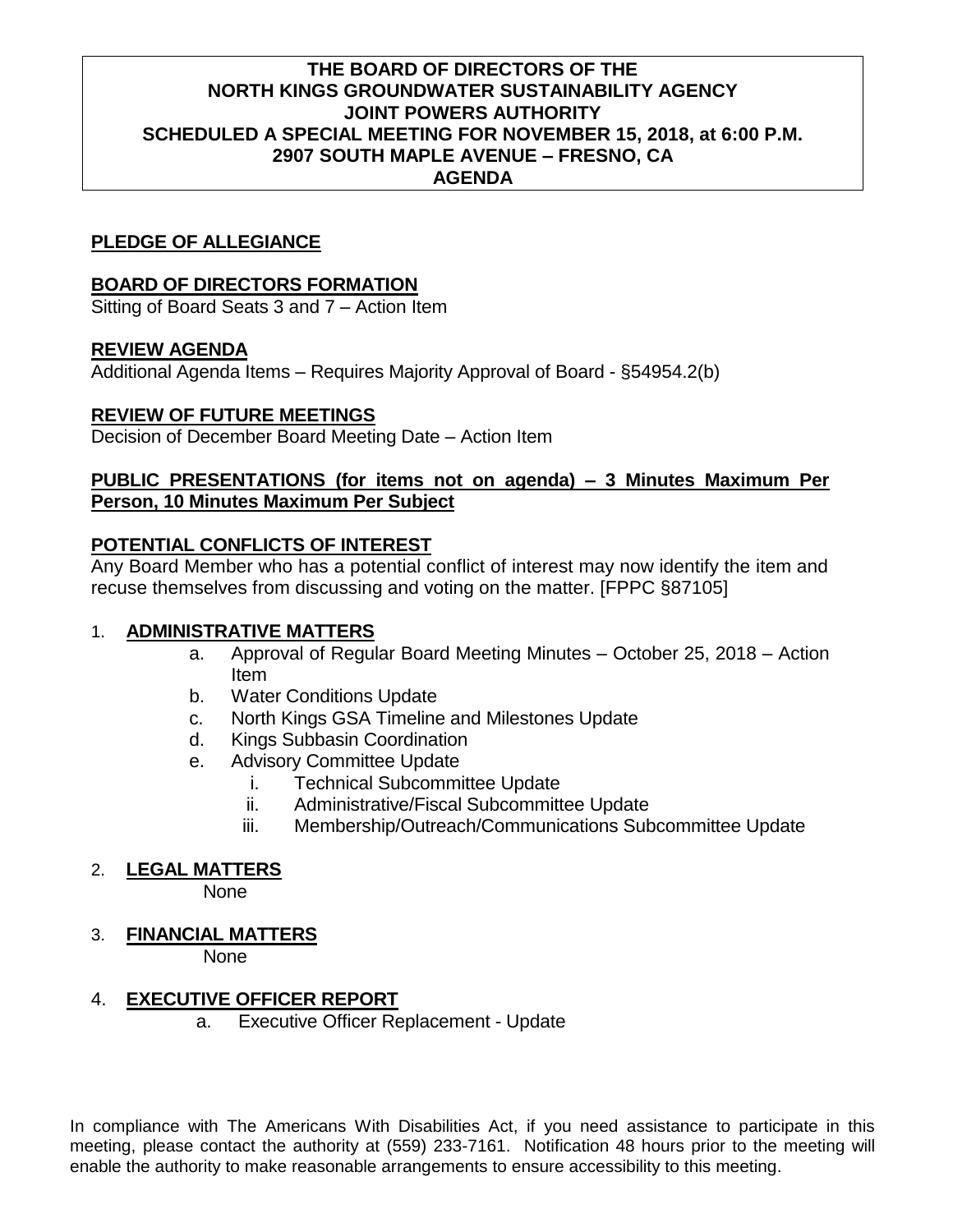## **THE BOARD OF DIRECTORS OF THE NORTH KINGS GROUNDWATER SUSTAINABILITY AGENCY JOINT POWERS AUTHORITY SCHEDULED A SPECIAL MEETING FOR NOVEMBER 15, 2018, at 6:00 P.M. 2907 SOUTH MAPLE AVENUE – FRESNO, CA AGENDA**

#### 5. **DIRECTORS REPORT**

#### **CLOSED SESSION**

Public Employee Appointment – Government Code 54957 Title: Executive Officer (Discussion Only)

Conference with Labor Negotiators – Government Code 54957.6 Agency designated representative: Board Chairman Unrepresented employee: Future Executive Officer

## 6. **REPORT ON ACTION TAKEN IN CLOSED SESSION**

#### 7. **ADJOURNMENT**

Note: This agenda is posted pursuant to the provisions of the Government Code commencing at Section 54950. The date of this posting is November 9, 2018. Posting locations are: 1) Fresno Irrigation District Office; 2) FID Website; and 3) Notice Box located in front of 2907 S Maple Avenue – Fresno, CA (24 hour access available on District website and in the mailbox in front of building).

"In accordance with California Government Code Section 54957.5, any writing or document that is a public record, relates to an open session agenda item and is distributed less than 72 hours prior to a regular meeting, will be made available for public inspection in the District offices during normal business hours. If, however, the document is not distributed until the regular meeting to which it relates, then the document or writing will be made available to the public at the location of the meeting."

In compliance with The Americans With Disabilities Act, if you need assistance to participate in this meeting, please contact the authority at (559) 233-7161. Notification 48 hours prior to the meeting will enable the authority to make reasonable arrangements to ensure accessibility to this meeting.